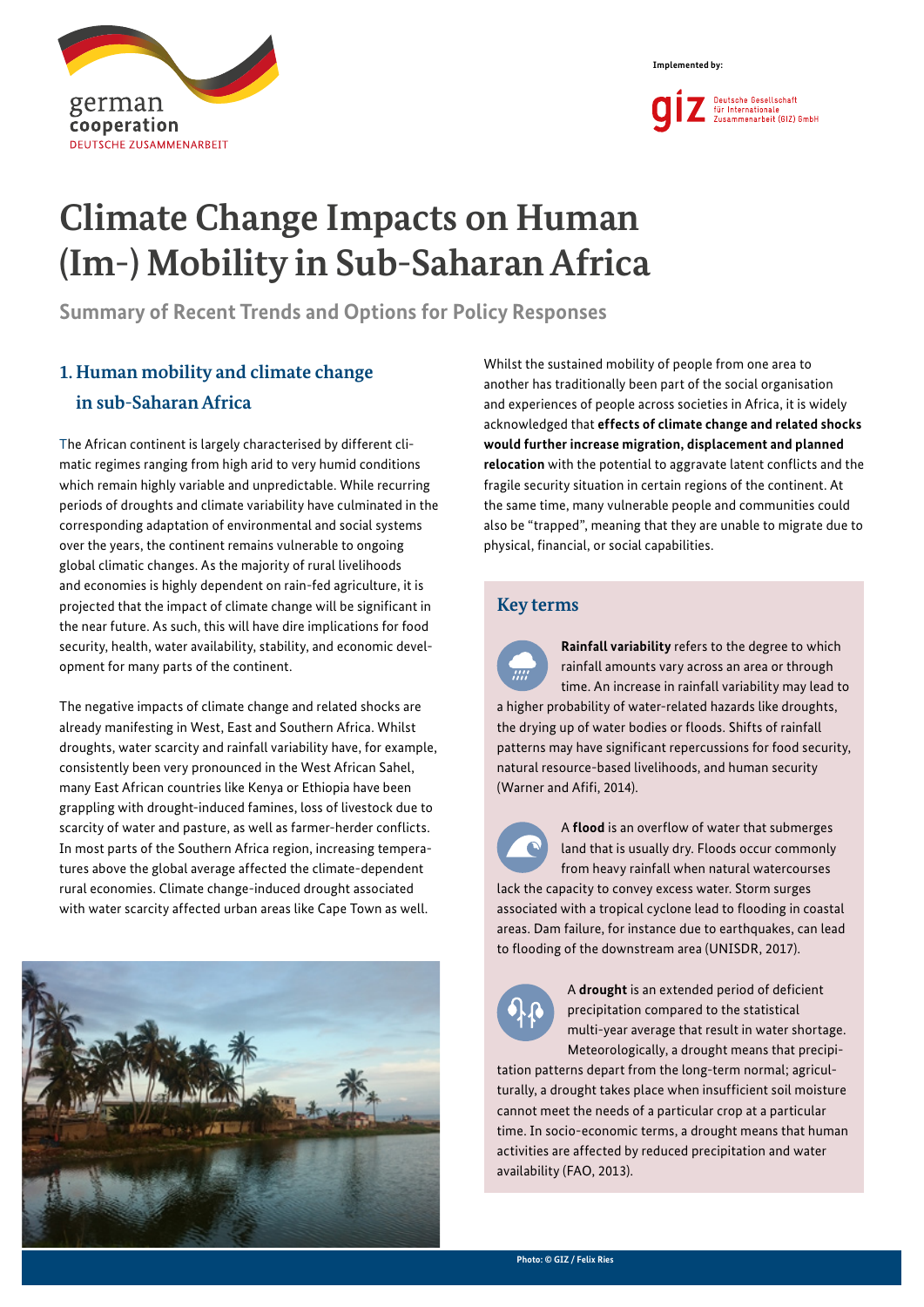

#### **2. Trends in West Africa**

In contrast to recent suggestions of a transition towards a wetter Sahel, climate variability and devastating droughts have remained enduring features of climate dynamics in the West African region. Climate change is reflected in increased inter-annual **rainfall variability** and **rising temperatures**. As such, the onset of rainfall has become more and more unpredictable and erratic. In addition, intra-seasonal long dry spells have affected the rain dependent agricultural sector. The impact of rainfall variability on agricultural production has largely contributed **to intensifying short-term circular or seasonal migration** of mostly rural farmers to urban and other rural areas, as well as from the much drier areas like Niger and Mali to Ivory Coast, Togo and Ghana as a coping strategy. Still, some rural households are simply trapped and unable to move. With no robust social protection for vulnerable populations, the situation will likely have adverse effects on the rural population and threaten human security and welfare in West Africa.

In recent times, the region has been marked by intensive rainfall and associated **flood** events. Frequent episodes of heavy rainfall have been causing devastating flash and riverine floods. Due to sea-level rise, sea water inundation and coastal erosion are increasingly submerging coastal communities and posing enormous risks to major cities like Dakar or Accra.

Recurrent **droughts** on the other hand have contributed to the loss of farmland, declining crop yields and the loss of livestock in semi-arid areas. Aside from the impact on food security and drought-induced water scarcity, mobility, and competition in the use of scarce natural resources have been the main causes of **farmer-herder conflicts and inter-state tensions for transboundary water resources**. Increasing resource conflicts might increase the risk of forced displacement in the future.

#### **3. Trends in East Africa**

East Africa will be exposed to increasing **rainfall variability**, leading to floods, temperature increase with heat waves, higher evaporation rates and an increase in droughts. Immediate effects of erratic rainfalls are declines in agricultural production and decreasing food security. Many people already have low coping capacities due to high levels of poverty, fragile contexts, and the existence of various violent conflicts. **Different forms of mobility are widely used as coping and adaptation mechanisms** to these livelihood stressors, such as (circular) rural-urban migration and pastoralism.



Erratic rainfall leading to **floods** is a phenomenon regularly affecting East African countries. Flash floods occurring after long dry spells are limited to small areas such as parts of the East African Highlands, often

destroying the livelihood base of people affected and leading to displacement. Human activities like deforestation and land degradation severely aggravate the problem, as well as the establishment of new settlements in risk-prone areas such as along rivers. Seasonal, riverine floods that occur in major rivers and deltas in arid and semi-arid regions may turn into severe floods due to heavy rainfall. They are particularly affecting pastoral communities, but also the inhabitants of cities such as Addis Ababa. Adaptation measures against floods are temporary relocation, migration, or the construction of drainage channels or dams.



**Droughts** are affecting whole countries in the East African region and are becoming more frequent. Periodic droughts lead to severe economic losses, increased food insecurity, intensifying resource-based conflicts, and massive drought-induced displacement, particularly by pastoralists that inhabit drought-prone areas. All East African countries exhibit different forms of human mobility as adaptation

to a changing environment. In cases of droughts, massive displacement and searching for relief is the most common emergency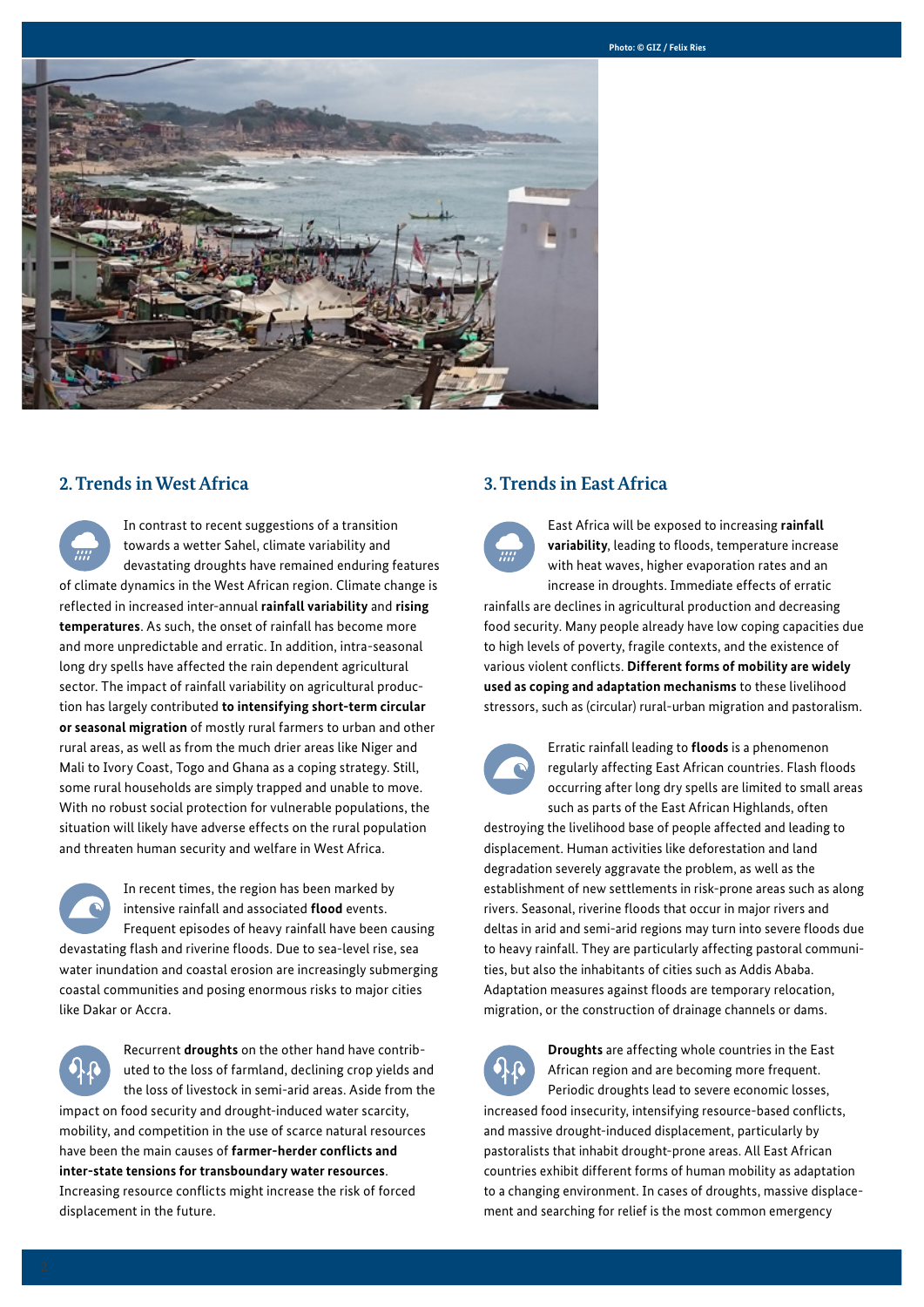reaction. Rural-to-urban migration is more related to general livelihood diversification but is used in emergency cases as well.

As comparted to the other two African sub-regions, the **risk of forced displacement** is generally most pronounced in East Africa: Apart from the high numbers of refugees and internally displaced persons due to ongoing conflicts, as well as severe displacement risks due to natural resource scarcity or natural disasters, development projects such as dam constructions and the transformation of indigenous grazing and agricultural lands into plantations constitute major risk factors. But often these displacement risk factors are highly intertwined.

#### **4. Trends in Southern Africa**

Similar to West Africa, Southern Africa experiences increasing interannual and spatial **rainfall variability** with more variable starts and ends. This is coupled with changes in rainfall intensity. Additionally, an increase in extreme rainfall events as well as recurrent periods of long dry spells can be observed. Affected communities apply their own response and adaptation strategies such as temporal migration. Pastoralists and livestock farmers use seasonal migration as a response to specific climatic conditions that affect livestock production. However, increasing rainfall variability and extreme weather events threaten their activities and, in many cases, seasonal mobility alone does not secure their livelihoods any longer. Consequently, **more permanent migration to urban centres** can be observed.

**Flooding** due to heavy rainfall and cyclone activities is a recurrent disaster leading to forced displacement in parts of Southern Africa. In particular, areas along large river basins and low-elevation coastal zones are hit by recurring

overflowing. Populations living along the plenty large river basins and deltas of the region and those along the south-east African coast are recurrently affected by flooding. Communities often return to their fertile homelands while sufficient government response strategies (e.g. protective measures against flooding of settlements) are missing. Moreover, **rural-urban migration puts vulnerable populations at risk because they often settle in flood-prone areas** and coastal urban centres which are likely to be affected by sea level rise and extreme weather phenomena.



Large parts of the arid and semi-arid areas of Southern Africa are **drought** prone and have experienced major droughts in recent years. This has severe impacts on food security and water supply. Water scarcity requires

adequate coping strategies, especially in urban areas of South Africa. It threatens the production of major crops like maize and sorghum. Moreover, prolonged dry spells and desertification impact livestock farming. Affected people increasingly use migration in search for alternative livelihoods. Whereas migration previously took seasonal and temporal forms, movements are nowadays more frequently permanent. In many cases they include rural-urban migration which puts growing pressure on urban areas. Consequently, well-managed urban planning and policies need to be in place to protect migrants from additional vulnerabilities.

#### **5. Policy recommendations**

Climate change poses a fundamental risk to human security and well-being on the African continent for the next years and decades to come. In highly vulnerable contexts, the effects of climatic change increase the danger of becoming **involuntarily immobile ("trapped")** as the resource base of some population segments may become so eroded that they cannot afford to move at all.